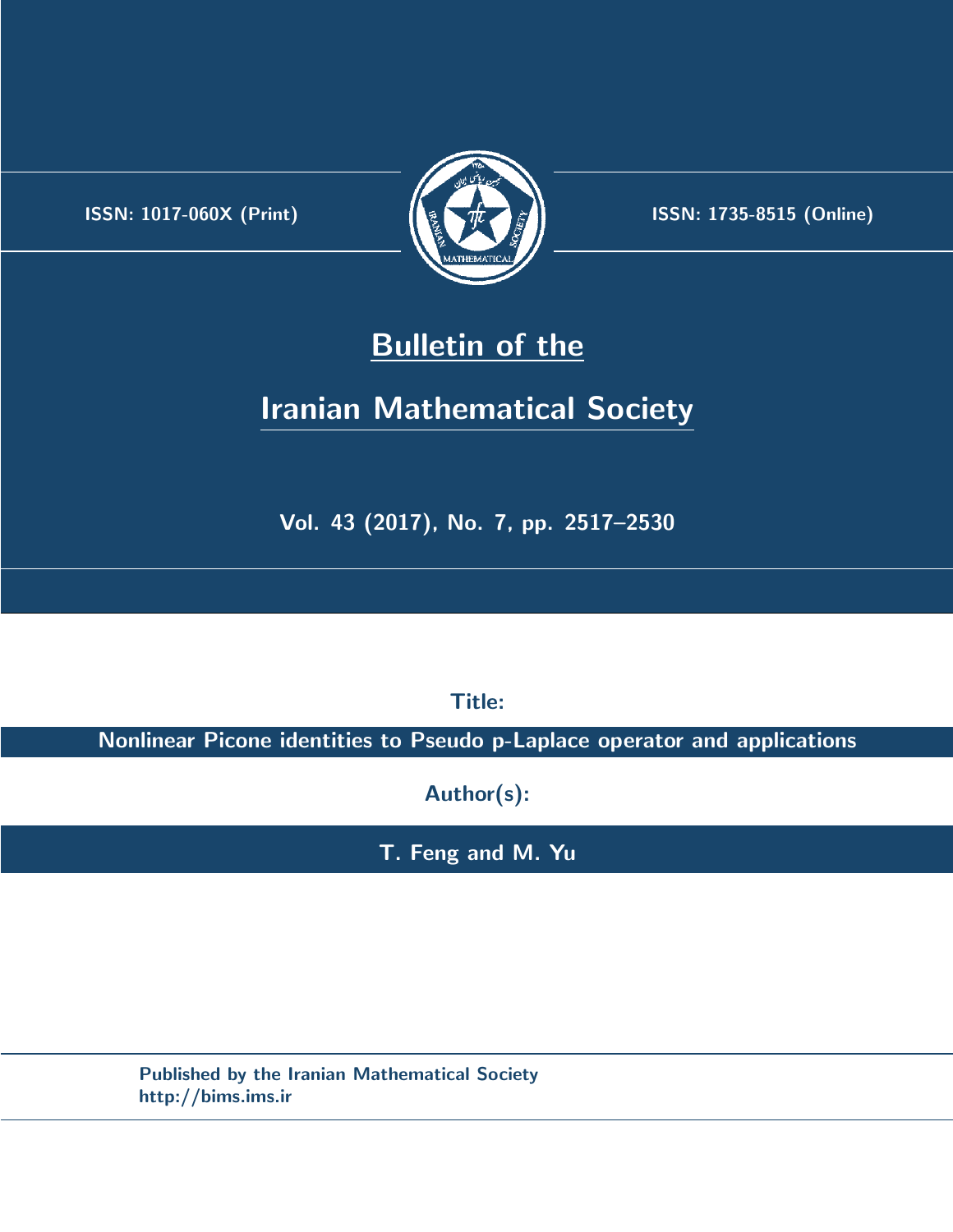Bull. Iranian Math. Soc. Vol. 43 (2017), No. 7, pp. 2517–2530 Online ISSN: 1735-8515

## **NONLINEAR PICONE IDENTITIES TO PSEUDO** *P***-LAPLACE OPERATOR AND APPLICATIONS**

T. FENG AND M. YU*∗*

(Communicated by Asadollah Aghajani)

Abstract. In this paper, we derive a nonlinear Picone identity to the pseudo *p*-Laplace operator, which contains some known Picone identities and removes a condition used in many previous papers. Some applications are given including a Liouville type theorem to the singular pseudo *p*-Laplace system, a Sturmian comparison principle to the pseudo *p*-Laplace equation, a new Hardy type inequality with weight and remainder term, a nonnegative estimate of the functional associated to pseudo *p*-Laplace equation.

**Keywords:** Nonlinear Picone identity, pseudo *p*-Laplace equation, pseudo *p*-Laplace system.

**MSC(2010):** Primary: 35J25; Secondary: 35J66.

#### <span id="page-1-0"></span>1. **Introduction and main results**

If the membrane is fixed out of elastic strings in a rectangular fashion, its deformation energy corresponds to the pseudo *p*-Laplace operator (Belloni-Ferone-Kawohl [\[7](#page-13-0)], Belloni-Kawohl [[8](#page-13-1)], Cianchi-Salani [\[12](#page-13-2)], Demengel [[13\]](#page-13-3), Emamizadeh-Rezapour [[17\]](#page-13-4))

(1.1) 
$$
\sum_{i=1}^{n} \frac{\partial}{\partial x_i} \left( \left| \frac{\partial u}{\partial x_i} \right|^{p-2} \frac{\partial u}{\partial x_i} \right),
$$

which can be also derived from the optimal transport problem with congestion effects (Brasco-Carlier [[11\]](#page-13-5) ), some reinforced materials (Lions [\[23](#page-13-6)], Tang [[29\]](#page-14-0)), the dynamics of fluids in the anisotropic media when the conductivities of the media are different in each direction (Antontsev-Díaz-Shmarev  $[4]$  $[4]$  $[4]$ , Bear [[6\]](#page-13-8)) and the image processing (Weickert [[31\]](#page-14-1)). Hence, the pseudo *p*-Laplace operator not only has the widespread practical background in the natural science, but also has the important theoretical value in the mathematics. Note

*⃝*c 2017 Iranian Mathematical Society

Article electronically published on December 30, 2017.

Received: 7 October 2016, Accepted: 10 December 2017.

*<sup>∗</sup>*Corresponding author.

<sup>2517</sup>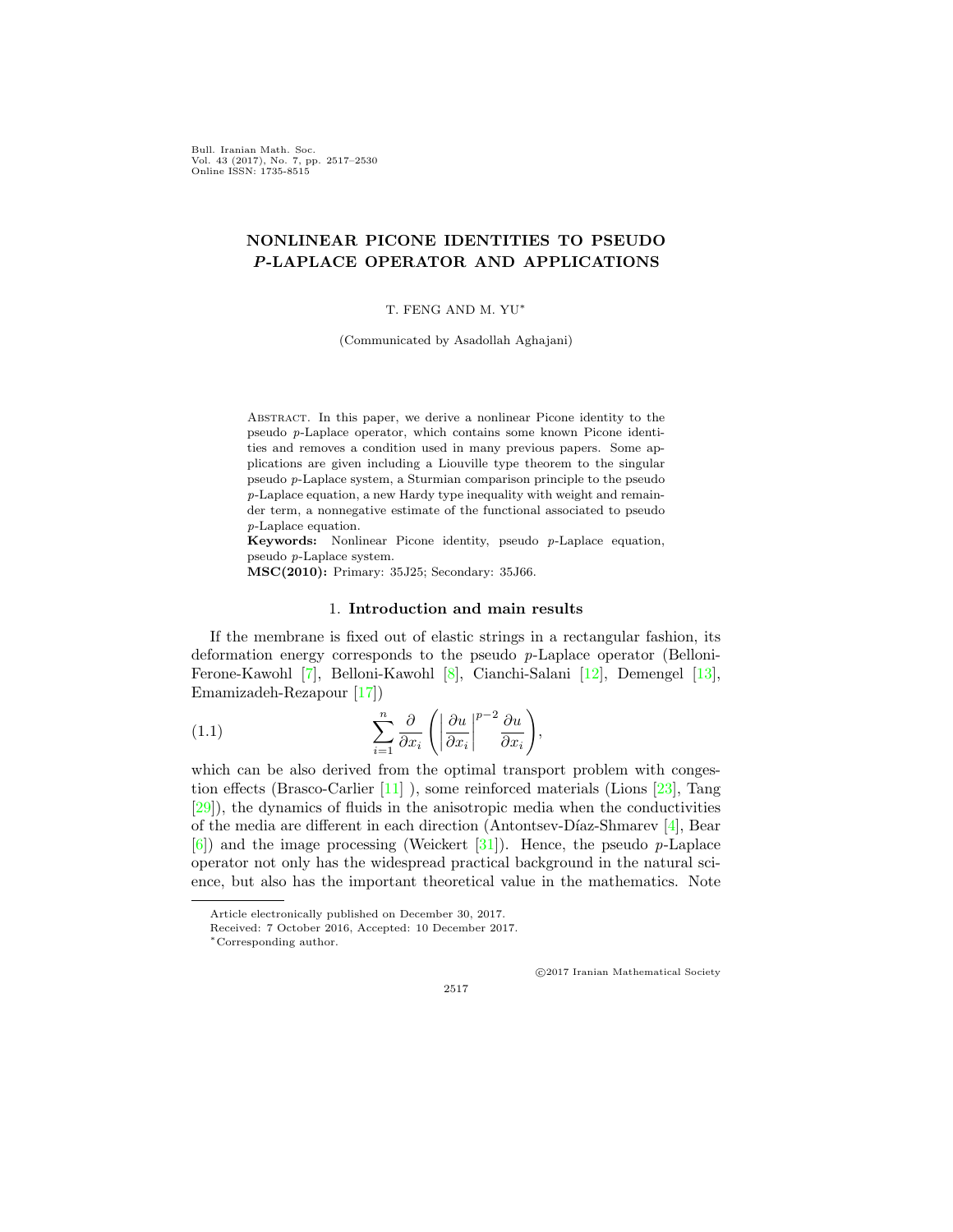that if  $p = 2$ , then  $(1.1)$  $(1.1)$  $(1.1)$  becomes the classical Laplace operator. It is worthy to note that the pseudo *p*-Laplace operator belongs to a kind of anisotropic Laplace operator (Boccardo-Marcellini-Sbordone  $[9]$  $[9]$ , Fragalà-Gazzola-Kawohl  $[18]$  $[18]$ , Stroffolini  $[28]$  $[28]$ 

$$
\sum_{i=1}^{n} \frac{\partial}{\partial x_i} \left( \left| \frac{\partial u}{\partial x_i} \right|^{p_i - 2} \frac{\partial u}{\partial x_i} \right), p_i > 1,
$$

which differents from the usual *p*-Laplace operator

$$
\sum_{i=1}^n \frac{\partial}{\partial x_i} \left( |\nabla u|^{p-2} \frac{\partial u}{\partial x_i} \right),
$$

where  $|\nabla u| = \left(\sum_{i=1}^n \right)$  $\left(\frac{\partial u}{\partial x_i}\right)^2$ <sup> $\frac{1}{2}$ </sup>. The pseudo *p*-Laplace operator can be deduced from the anisotropic Laplace operator when  $p_i = p = const$ . We can also deduce the pseudo *p*-Laplace operator from a kind of differential operator

$$
\sum_{i=1}^{n} \frac{\partial}{\partial x_i} \left( \left( \sum_{k=1}^{n} \left| \frac{\partial u}{\partial x_k} \right|^q \right)^{\frac{p-q}{q}} \left| \frac{\partial u}{\partial x_i} \right|^{q-2} \frac{\partial u}{\partial x_i} \right)
$$

when  $p = q$ . Moreover, we point out this kind of differential operator can be derived from the so-called Finsler *p*-Laplace operator (Belloni-Ferone-Kawohl [[7\]](#page-13-0), Belloni-Kawohl [[8](#page-13-1)], Cianchi-Salani [[12\]](#page-13-2))

$$
Qu = \sum_{i=1}^{n} \frac{\partial}{\partial x_i} \left( \left( H (\nabla u) \right)^{p-1} H_{\xi_i} (\nabla u) \right),
$$
  

$$
\sum |\xi_k|^q \bigg)^{\frac{1}{q}}.
$$

where  $H(\xi) = \left(\sum_{n=1}^{\infty} \frac{1}{n}\right)$ *k*=1 *|ξk|*

Let us mention some pioneering works for elliptic problems related the pseudo *p*-Laplace operator. For the following anisotropic quasilinear elliptic problem

$$
\begin{cases}\n-\sum_{i=1}^{n} \frac{\partial}{\partial x_i} \left( \left| \frac{\partial u}{\partial x_i} \right|^{p_i - 2} \frac{\partial u}{\partial x_i} \right) = \lambda u^{q-1}, & x \in \Omega, \\
u \ge 0, & x \in \Omega, \\
u = 0, & x \in \partial\Omega,\n\end{cases}
$$

where constants  $\lambda > 0, q > 1, \Omega \subset \mathbb{R}^n$  ( $n \geq 2$ ) is a smooth bounded domain, Fragalà-Gazzola-Kawohl [\[18](#page-13-10)] established existence results in the subcritical case by the minimax methods, and obtained nonexistence results in the at least critical case in domains with a geometric property by modifying the standard notion of starshapedness. Note that the classical model of anisotropic functional

$$
\int_{\Omega} \left( \left| \frac{\partial u}{\partial x_1} \right|^{p_1} + \left| \frac{\partial u}{\partial x_2} \right|^{p_2} + \cdots + \left| \frac{\partial u}{\partial x_n} \right|^{p_n} \right) dx,
$$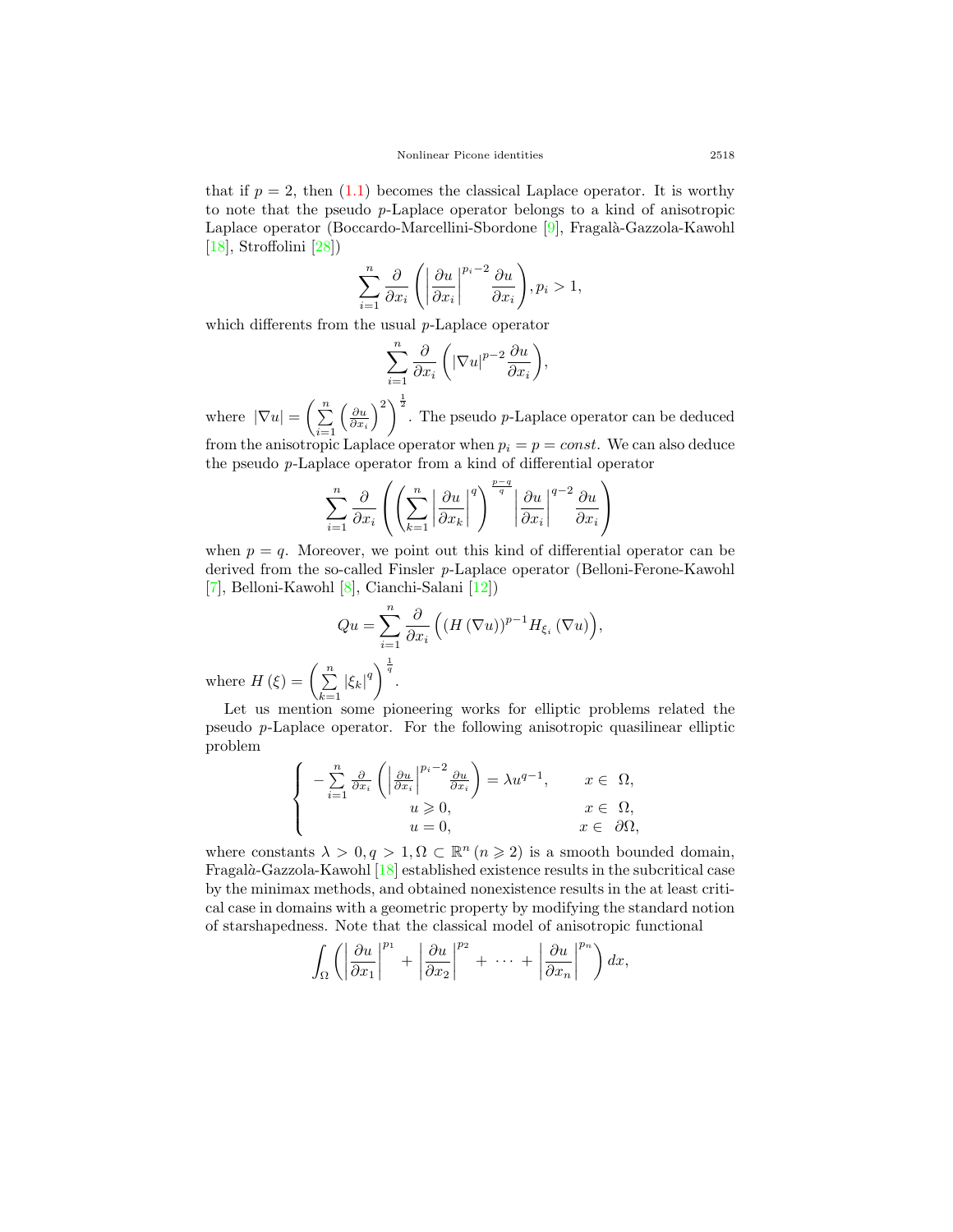whose minimizers are the solutions of some homogeneous anisotropic elliptic problems. Moussa [\[25](#page-13-11)] proved that the Schwarz rearrangement does not decrease the energy functional for the pseudo *p*-Laplace operator, namely

$$
\sum_{i=1}^n \int_{\Omega^*} \left| \frac{\partial u^*}{\partial x_i} \right|^p dx \geqslant \sum_{i=1}^n \int_{\Omega} \left| \frac{\partial u}{\partial x_i} \right|^p dx,
$$

where  $u \in W_0^{1,p}(\Omega)$  and  $\Omega$  is a bounded domain in  $\mathbb{R}^n$ ,  $u^*$  and  $\Omega^*$  denote the Schwarz rearrangement of *u* and  $\Omega$ , respectively. Marcellini [[24](#page-13-12)] obtained  $H_{loc}^{1,\infty}(\Omega)$  regularity of minimizers of the anisotropic functional

$$
I(u) = \int_{\Omega} f(\nabla u(x)) dx
$$

with

$$
m \sum_{i=1}^{n} |\xi_i|^{p_i} \leq f(\xi) \leq M \left( 1 + \sum_{i=1}^{n} |\xi_i|^{p_i} \right)
$$

and

$$
m|\lambda|^2 \leq \sum_{i,j=1}^n f_{\xi_i\xi_j}(\xi) \lambda_i \lambda_j \leq M \left(1 + \sum_{i=1}^n |\xi_i|^{p_i - 2}\right) |\lambda|^2
$$

for every  $\lambda, \xi \in \mathbb{R}^n$ , positive constants  $m$ ,  $M$  and  $2 \leqslant p_i < \frac{2n}{n-2}$ . Furthermore, for the integral functional

$$
I(u) = \int_{\Omega} f(x, \nabla u(x)) dx,
$$

where *f* satisfies the anisotropic coerciveness condition  $f(x,\xi) \geq m \sum_{i=1}^{n} |\xi_i|^{p_i}$ , Boccardo-Marcellini [[9](#page-13-9)] obtained  $L^{\infty}(\Omega)$  regularity result. It is shown that the so-called growth conditions are necessary for the local regularity of minimizers in Giaquinta [[19](#page-13-13)]. Moreover, between the radially decreasing symmetrals of minimizers of anisotropic variational problems and minimizers of suitably symmetrized problems

$$
\begin{cases} \min \int_{\Omega} f(x, \nabla u(x)) dx, \\ u = u_0 \quad on \ \partial \Omega, \end{cases}
$$

where  $u_0$  is a prescribed boundary datum,  $f$  is a Carathéodory function and satisfies  $f(x,\xi) \geq \Phi(\xi)$  for a finite-valued *n*-dimensional Young function  $\Phi$ , Alberico-Cianchi [\[1](#page-12-0)] established a pointwise inequality and derived a priori sharp estimates for norms of the relevant minimizers.

Recently, there are a large number of papers and an increasing interest about elliptic problems related to the pseudo *p*-Laplace operator. For the following eigenvalue problem

(Q) 
$$
\begin{cases} Qu + \lambda_p |u|^{p-2}u = 0, & \text{in } \Omega, \\ u = 0, & \text{on } \partial\Omega, \end{cases}
$$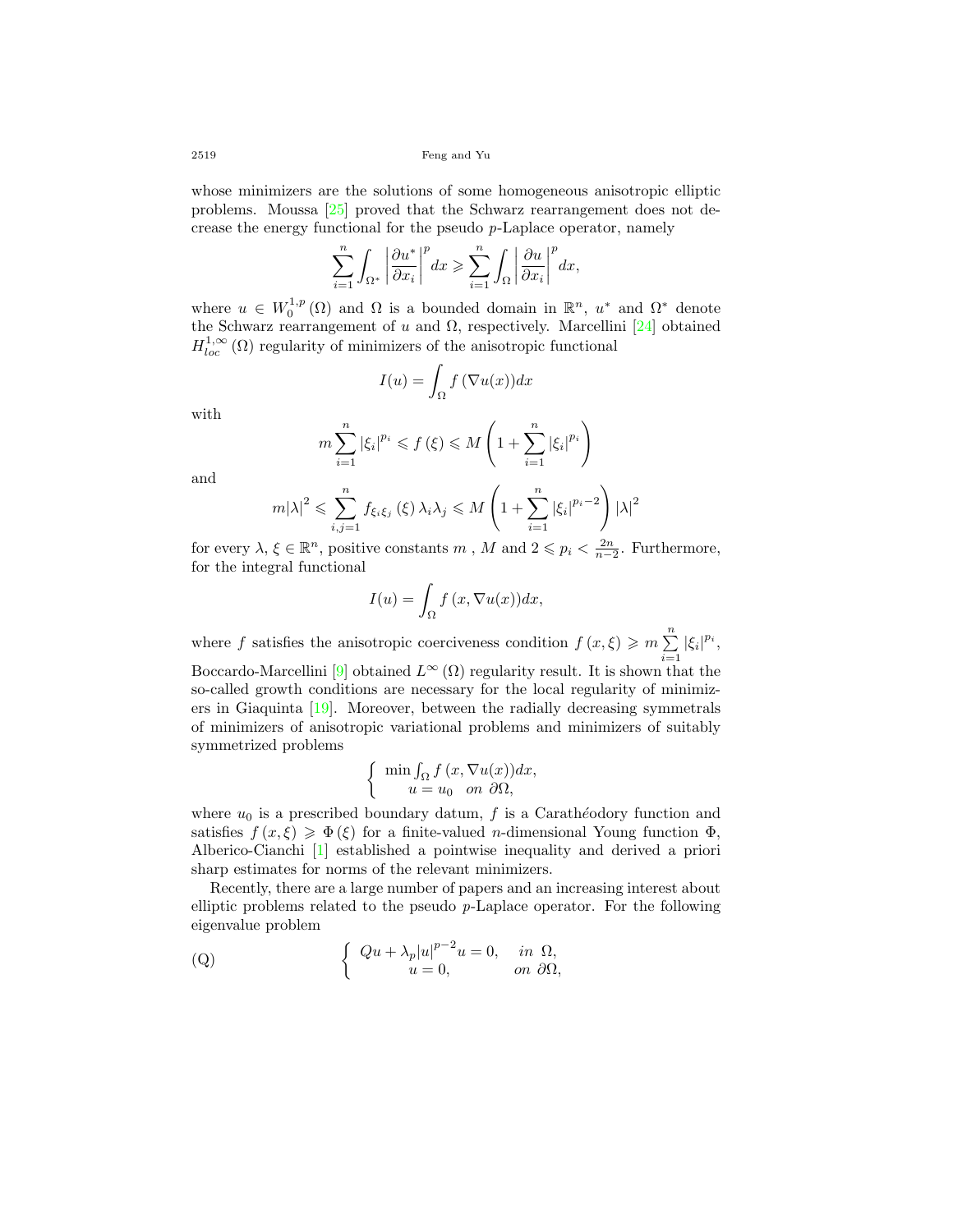Nonlinear Picone identities 2520

$$
\lambda_p(\Omega) = \inf \left\{ \int_{\Omega} H(\nabla u)^p dx; u \in W_0^{1,p}(\Omega) , \int_{\Omega} |u|^p dx = 1 \right\}
$$

In Belloni-Ferone-Kawohl [\[7](#page-13-0)], the positivity of the first eigenfunction, simplicity of the first eigenvalue, Faber-Krahn and Payne-Rayner type inequalities are derived and the symmetry of positive solutions of more general equations  $Qu =$ *f* (*u*) are also shown under some suitable conditions. In Cianchi-Salani [[12\]](#page-13-2), a symmetry result is established for solutions to the overdetermined elliptic problem  $-Qu = 1$  and  $p = 2$  in variational form, which extended Serrin's theorem in the isotropic radial case. Belloni-Kawohl [[8](#page-13-1)] obtained viscosity solutions of the problem  $(Q)$  as  $p \to \infty$ . Moreover, Demengel [[13\]](#page-13-3) proved the Lipschitz interior regularity for the viscosity and weak solutions of the pseudo *p*-Laplace equation

$$
\sum_{i=1}^{n} \frac{\partial}{\partial x_i} \left( \left| \frac{\partial u}{\partial x_i} \right|^{p-2} \frac{\partial u}{\partial x_i} \right) = (p-1) f,
$$

where  $f \in C(\overline{B_1})$ . For the following eigenvalue problem with Robin boundary condition

$$
\begin{cases}\n-\sum_{i=1}^{n} \frac{\partial}{\partial x_i} \left( \left| \frac{\partial u}{\partial x_i} \right|^{p-2} \frac{\partial u}{\partial x_i} \right) + \alpha f |u|^{p-2} u = \lambda |u|^{p-2} u, & \text{in } \Omega, \\
(1-\beta) \sum_{i=1}^{n} \frac{\partial}{\partial x_i} \left( \left| \frac{\partial u}{\partial x_i} \right|^{p-2} \frac{\partial u}{\partial x_i} \right) u_i + \beta |u|^{p-2} u = 0, & \text{on } \partial \Omega,\n\end{cases}
$$

where  $\Omega$  is a bounded domain in  $\mathbb{R}^n$  with smooth boundary  $\partial\Omega$ ,  $\alpha \geqslant$ 0, 0  $\lt \beta$   $\lt 1$  are constants, f is a measurable function and the vector  $(\nu_1, \dots, \nu_n) =: \nu$  denotes the unit outward normal on  $\partial \Omega$ , Emamizadeh-Rezapour [\[17](#page-13-4)] proved an optimization of the principal eigenvalue and gave the existence and optimality conditions.

As is well known, the Picone identity is an important tool in the analysis of partial differential equations. In this paper, we provide a nonlinear Picone identity to the pseudo *p*-Laplace operator, which contains some known Picone identities and removes a condition used in many previous papers. As applications, we give a Liouville type theorem to singular pseudo *p*-Laplace systems, a Sturmian comparison principle to pseudo *p*-Laplace equation, a new Hardy type inequality with weight and remainder term, and a nonnegative estimate of the functional associated to pseudo *p*-Laplace equation. Before giving the main result of this paper, we first briefly review the research development of nonlinear Picone identities (see  $[2, 3, 10, 14, 20, 21, 22, 26, 27]$  $[2, 3, 10, 14, 20, 21, 22, 26, 27]$  $[2, 3, 10, 14, 20, 21, 22, 26, 27]$  $[2, 3, 10, 14, 20, 21, 22, 26, 27]$  $[2, 3, 10, 14, 20, 21, 22, 26, 27]$  $[2, 3, 10, 14, 20, 21, 22, 26, 27]$  $[2, 3, 10, 14, 20, 21, 22, 26, 27]$  $[2, 3, 10, 14, 20, 21, 22, 26, 27]$  $[2, 3, 10, 14, 20, 21, 22, 26, 27]$  $[2, 3, 10, 14, 20, 21, 22, 26, 27]$  $[2, 3, 10, 14, 20, 21, 22, 26, 27]$  $[2, 3, 10, 14, 20, 21, 22, 26, 27]$  $[2, 3, 10, 14, 20, 21, 22, 26, 27]$  $[2, 3, 10, 14, 20, 21, 22, 26, 27]$  $[2, 3, 10, 14, 20, 21, 22, 26, 27]$  $[2, 3, 10, 14, 20, 21, 22, 26, 27]$  $[2, 3, 10, 14, 20, 21, 22, 26, 27]$  $[2, 3, 10, 14, 20, 21, 22, 26, 27]$  and related references for linear Picone identities).

Recently, a nonlinear Picone identity for the Laplace operator was presented by Tyagi [[30](#page-14-4)]: If *v* and *u* are differentiable functions such that  $v > 0$  and  $u > 0$ ,

where

*.*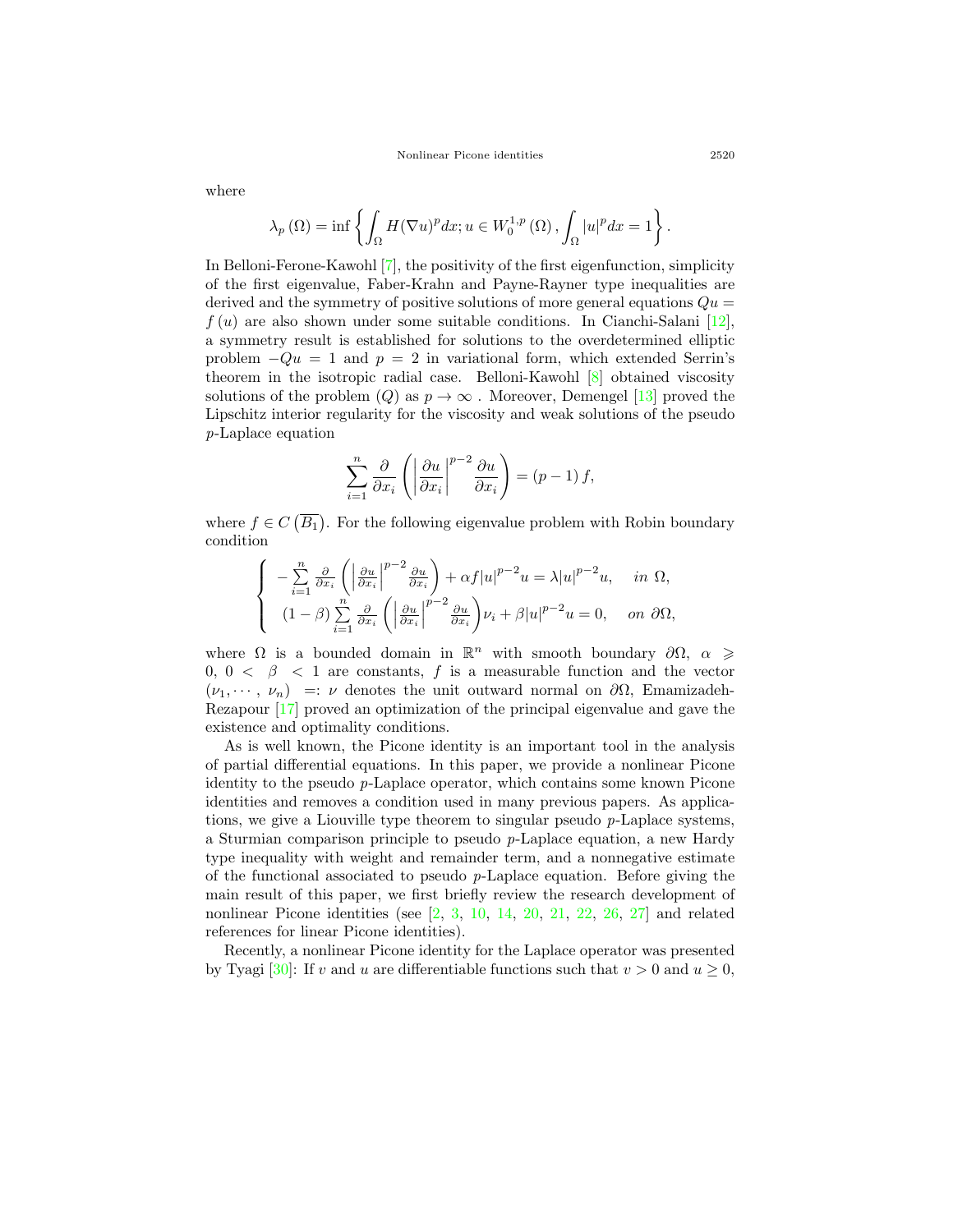then

$$
\alpha |\nabla u|^2 - \frac{|\nabla u|^2}{f'(v)} + \left(\frac{u\sqrt{f'(v)}\nabla v}{f(v)} - \frac{\nabla u}{\sqrt{f'(v)}}\right)^2
$$

$$
= \alpha |\nabla u|^2 - \nabla \left(\frac{u^2}{f(v)}\right) \nabla v,
$$

where  $f(y) > 0, 0 < y \in \mathbb{R}$ , and  $f'(y) \geq \frac{1}{\alpha}$  for some  $\alpha > 0$ . Bal [\[5](#page-13-20)] generalized the result of Tyagi with  $\alpha=1$  to the *p*-Laplace operator: If *v* and *u* are differentiable functions such that  $v > 0$  and  $u \ge 0$ , then

$$
|\nabla u|^p - \frac{pu^{p-1}|\nabla v|^{p-2}\nabla v \cdot \nabla u}{f(v)} + \frac{u^p f'(v)|\nabla v|^p}{[f(v)]^2}
$$

$$
= |\nabla u|^p - \nabla \left(\frac{u^p}{f(v)}\right) |\nabla v|^{p-2} \nabla v,
$$

where  $f(y) > 0, 0 < y \in \mathbb{R}$ , and  $f'(y) \ge (p-1) \left[ f(y)^{\frac{p-2}{p-1}} \right], p > 1$ . For related results we refer to Dwivedi-Tyagi  $[15]$  $[15]$  (see also  $[16]$  $[16]$ ).

The main result in this paper is

<span id="page-5-1"></span>**Theorem 1.1.** *Let v >* 0 *and u be two differentiable functions in the domain*  $\Omega \subset \mathbb{R}^n$ , and denote

$$
R(u, v) = \sum_{i=1}^{n} \left| \frac{\partial u}{\partial x_i} \right|^p - \sum_{i=1}^{n} \frac{\partial}{\partial x_i} \left( \frac{|u|^p}{f(v)} \right) \left| \frac{\partial v}{\partial x_i} \right|^{p-2} \frac{\partial v}{\partial x_i},
$$
  

$$
L(u, v) = \sum_{i=1}^{n} \left| \frac{\partial u}{\partial x_i} \right|^p - \sum_{i=1}^{n} p \frac{|u|^{p-2} u}{f(v)} \left| \frac{\partial v}{\partial x_i} \right|^{p-2} \frac{\partial v}{\partial x_i} \frac{\partial u}{\partial x_i} + \sum_{i=1}^{n} \frac{|u|^p f'(v)}{[f(v)]^2} \left| \frac{\partial v}{\partial x_i} \right|^p,
$$

*where*  $f(v) > 0$  *and*  $f'(v) \ge (p-1) [f(v)]^{\frac{p-2}{p-1}}, p > 1$ *. Then* 

<span id="page-5-0"></span>
$$
R(u, v) = L(u, v)
$$

*and*  $L(u, v) \geq 0$ ; moreover,  $L(u, v) = 0$  *a.e.* in  $\Omega$  if and only if  $u = c_1v + c_2$ *a.e.* in  $\Omega$  *for some constants*  $c_1$ ,  $c_2$ *.* 

*Remark* 1.2. We mention that the assumption  $u \geq 0$  was required in many previous papers. But we remove it here. If  $p = 2$ , then  $(1.2)$  $(1.2)$  is the result in Tyagi [[30\]](#page-14-4) with  $\alpha=1$ ; if  $p=2$  and  $f(v)=v$ , then ([1.2\)](#page-5-0) is the result in Allegretto [[2\]](#page-12-1); if  $p > 2$  and  $f(v) = v^{p-1}$ , then ([1.2](#page-5-0)) is the one in Jaros [[21\]](#page-13-17) with  $p=r$ . We also note that the "if and only if "condition for  $L(u, v) = 0$  is different from the known results.

This paper is organized as follows: The proof of Theorem [1.1](#page-5-1) is given in Section 2; Section 3 is devoted to applications.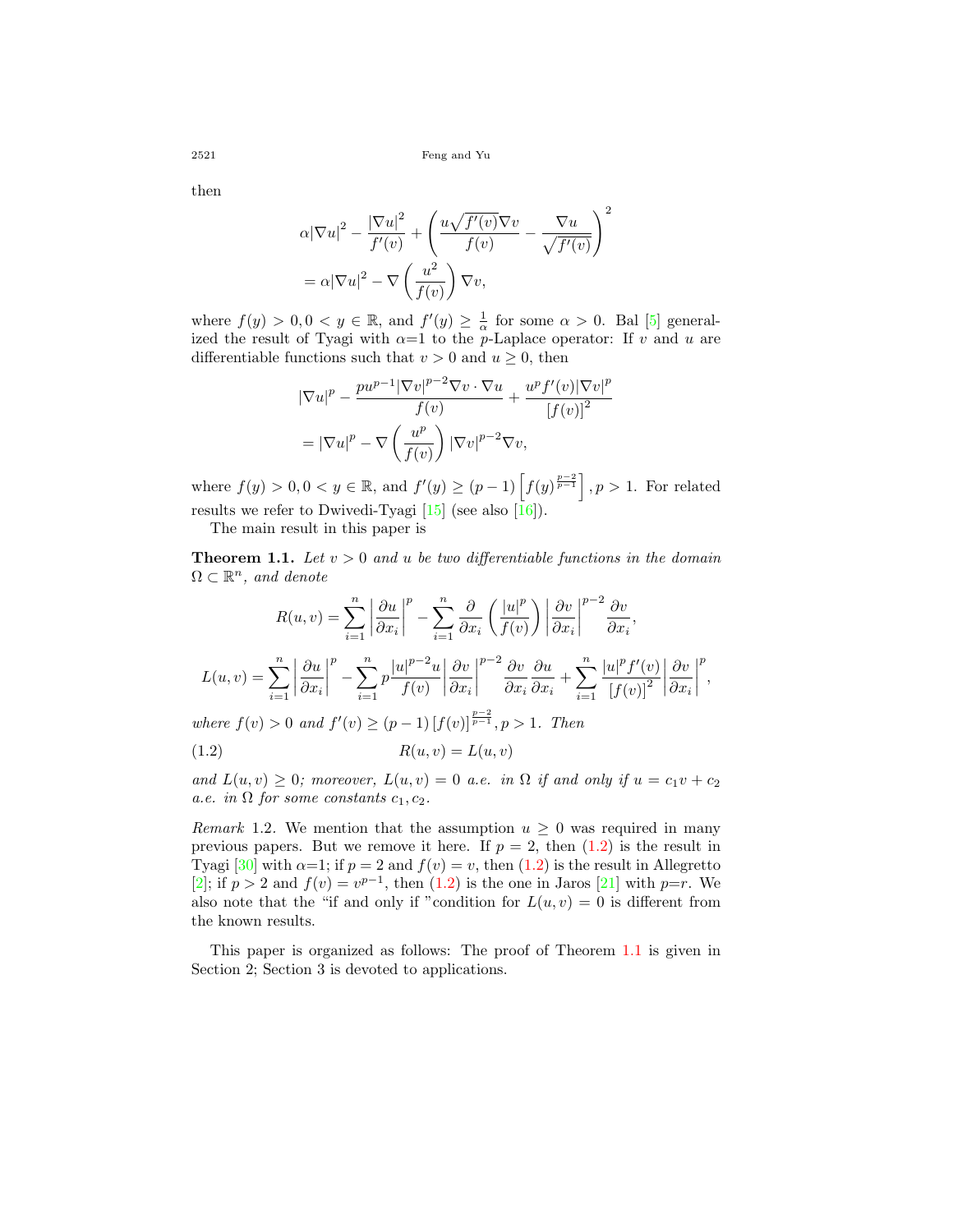Nonlinear Picone identities 2522

### 2. **Proof of Theorem [1.1](#page-5-1)**

*Proof of Theorem* [1.1](#page-5-1). We first prove  $R(u, v) = L(u, v)$ . Via a direct calculation,

$$
R(u, v) = \sum_{i=1}^{n} \left| \frac{\partial u}{\partial x_i} \right|^p - \sum_{i=1}^{n} \frac{\partial}{\partial x_i} \left( \frac{|u|^p}{f(v)} \right) \left| \frac{\partial v}{\partial x_i} \right|^{p-2} \frac{\partial v}{\partial x_i}
$$
  
\n
$$
= \sum_{i=1}^{n} \left| \frac{\partial u}{\partial x_i} \right|^p - \sum_{i=1}^{n} \left( p \frac{|u|^{p-2} u}{f(v)} \frac{\partial u}{\partial x_i} - \frac{|u|^p f'(v)}{|f(v)|^2} \frac{\partial v}{\partial x_i} \right) \left| \frac{\partial v}{\partial x_i} \right|^{p-2} \frac{\partial v}{\partial x_i}
$$
  
\n
$$
= \sum_{i=1}^{n} \left| \frac{\partial u}{\partial x_i} \right|^p - \sum_{i=1}^{n} p \frac{|u|^{p-2} u}{f(v)} \left| \frac{\partial v}{\partial x_i} \right|^{p-2} \frac{\partial v}{\partial x_i} \frac{\partial u}{\partial x_i} + \sum_{i=1}^{n} \frac{|u|^p f'(v)}{|f(v)|^2} \left| \frac{\partial v}{\partial x_i} \right|^p
$$
  
\n
$$
= L(u, v).
$$

Next we verify that  $L(u, v) \geq 0$ . In fact, in virtue of

$$
u\frac{\partial v}{\partial x_i}\frac{\partial u}{\partial x_i} \leq |u| \left|\frac{\partial v}{\partial x_i}\right| \left|\frac{\partial u}{\partial x_i}\right|,
$$

it yields

$$
L(u, v) \geq \sum_{i=1}^{n} \left| \frac{\partial u}{\partial x_i} \right|^p - \sum_{i=1}^{n} p \frac{|u|^{p-1}}{f(v)} \left| \frac{\partial v}{\partial x_i} \right|^{p-1} \left| \frac{\partial u}{\partial x_i} \right| + \sum_{i=1}^{n} \frac{|u|^p f'(v)}{[f(v)]^2} \left| \frac{\partial v}{\partial x_i} \right|^p
$$
  
\n
$$
= \sum_{i=1}^{n} \left| \frac{\partial u}{\partial x_i} \right|^p + \sum_{i=1}^{n} (p-1) \left( \frac{|u|^{p-1}}{f(v)} \left| \frac{\partial v}{\partial x_i} \right|^{p-1} \right)^{\frac{p}{p-1}}
$$
  
\n
$$
- \sum_{i=1}^{n} p \frac{|u|^{p-1}}{f(v)} \left| \frac{\partial v}{\partial x_i} \right|^{p-1} \left| \frac{\partial u}{\partial x_i} \right|
$$
  
\n
$$
- \sum_{i=1}^{n} (p-1) \left( \frac{|u|^{p-1}}{f(v)} \left| \frac{\partial v}{\partial x_i} \right|^{p-1} \right)^{\frac{p}{p-1}} + \sum_{i=1}^{n} \frac{|u|^p f'(v)}{[f(v)]^2} \left| \frac{\partial v}{\partial x_i} \right|^p
$$
  
\n(2.1) 
$$
:= I + II,
$$

<span id="page-6-0"></span>where

$$
I = \sum_{i=1}^{n} \left| \frac{\partial u}{\partial x_i} \right|^p + \sum_{i=1}^{n} (p-1) \left( \frac{|u|^{p-1}}{f(v)} \left| \frac{\partial v}{\partial x_i} \right|^{p-1} \right)^{\frac{p}{p-1}} - \sum_{i=1}^{n} p \frac{|u|^{p-1}}{f(v)} \left| \frac{\partial v}{\partial x_i} \right|^{p-1} \left| \frac{\partial u}{\partial x_i} \right|,
$$
  

$$
II = - \sum_{i=1}^{n} (p-1) \left( \frac{|u|^{p-1}}{f(v)} \left| \frac{\partial v}{\partial x_i} \right|^{p-1} \right)^{\frac{p}{p-1}} + \sum_{i=1}^{n} \frac{|u|^p f'(v)}{[f(v)]^2} \left| \frac{\partial v}{\partial x_i} \right|^p.
$$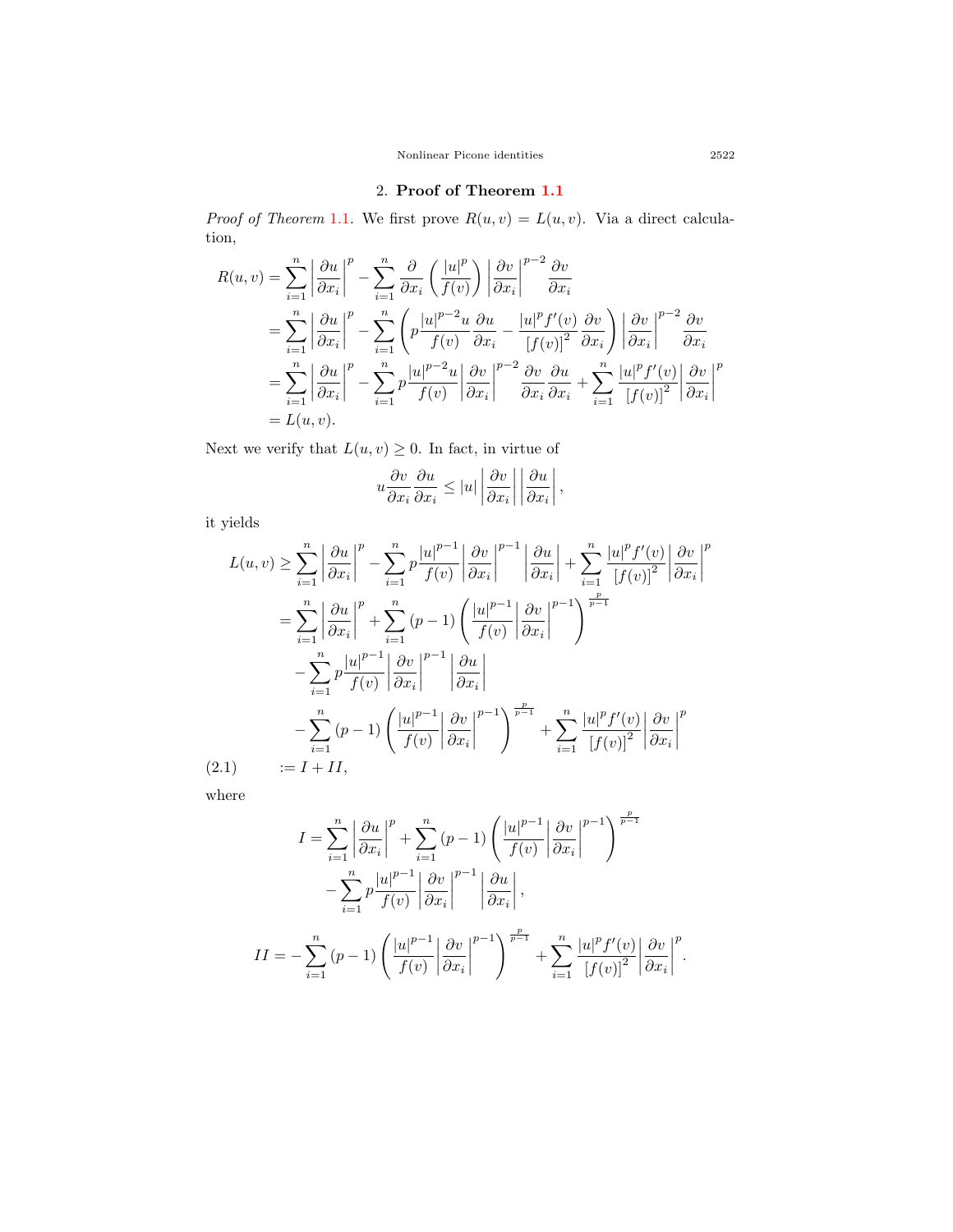Let us recall Young's inequality

<span id="page-7-0"></span>
$$
(2.2) \t\t ab \leq \frac{a^p}{p} + \frac{b^q}{q},
$$

for  $a \geq 0, b \geq 0$ , where  $p > 1, q > 1$  and  $\frac{1}{p} + \frac{1}{q} = 1$ , and the equality holds if and only if  $a = b^{\frac{1}{p-1}}$ . Taking  $a = \vert$ *∂u ∂x<sup>i</sup>* and  $b = \frac{u^{p-1}}{f(u)}$  $\frac{u^{p-1}}{f(v)}$ *∂v ∂x<sup>i</sup> p*<sup>−1</sup> in [\(2.2\)](#page-7-0), it gives

<span id="page-7-1"></span>
$$
(2.3) \quad p\frac{|u|^{p-1}}{f(v)}\left|\frac{\partial v}{\partial x_i}\right|^{p-1}\left|\frac{\partial u}{\partial x_i}\right| \le p\left[\frac{1}{p}\left|\frac{\partial u}{\partial x_i}\right|^p + \frac{p-1}{p}\left(\frac{|u|^{p-1}}{f(v)}\left|\frac{\partial v}{\partial x_i}\right|^{p-1}\right)^{\frac{p}{p-1}}\right]
$$

and thus  $I \geq 0$  by ([2.3\)](#page-7-1). Noting the assumptions for  $f(v)$ , it implies

$$
II \geq \sum_{i=1}^{n} \frac{|u|^p (p-1) [f(v)]^{\frac{p-2}{p-1}}}{[f(v)]^2} \left| \frac{\partial v}{\partial x_i} \right|^p - \sum_{i=1}^{n} (p-1) \left( \frac{|u|^{p-1}}{f(v)} \left| \frac{\partial v}{\partial x_i} \right|^{p-1} \right)^{\frac{p}{p-1}} = 0.
$$

Hence  $L(u, v) \geq 0$  by  $(2.1)$  $(2.1)$ .

<span id="page-7-2"></span>The proof process above also shows that  $L(u, v) = 0$  a.e. in  $\Omega$  if and only if

(2.4) 
$$
\left|\frac{\partial u}{\partial x_i}\right| = \left(\frac{1}{f(v)}\right)^{\frac{1}{p-1}} |u| \left|\frac{\partial v}{\partial x_i}\right|, f(v) > 0,
$$

<span id="page-7-3"></span>(2.5) 
$$
f'(v) = (p-1) [f(v)]^{\frac{p-2}{p-1}},
$$

<span id="page-7-4"></span>(2.6) 
$$
u \frac{\partial v}{\partial x_i} \frac{\partial u}{\partial x_i} = |u| \left| \frac{\partial v}{\partial x_i} \right| \left| \frac{\partial u}{\partial x_i} \right|
$$

a.e. in  $\Omega$ .

If  $u = c_1v + c_2$ , for constants  $c_1, c_2$ , then *u* satisfies [\(2.4\)](#page-7-2), [\(2.5](#page-7-3)) and ([2.6\)](#page-7-4), and so  $L(u, v) = 0$ .

Conversely, if  $L(u, v)(x_0) = 0, x_0 \in \Omega$ , we consider two cases  $u(x_0) \neq 0$  and  $u(x_0) = 0$ , separately.

(a) If  $u(x_0) \neq 0$ , then it follows  $(2.4)$ ,  $(2.5)$  $(2.5)$  $(2.5)$  and  $(2.6)$  $(2.6)$ . We will obtain  $u = c_1v + c_2$  by solving  $(2.4)$  $(2.4)$  $(2.4)$ ,  $(2.5)$  and  $(2.6)$ . In fact, it follows by  $(2.5)$  $(2.5)$  that

$$
\frac{f'(v)}{[f(v)]^{\frac{p-2}{p-1}}} = (p-1),
$$

and by integrating,

<span id="page-7-5"></span>
$$
(p-1) [f(v)]^{\frac{1}{p-1}} = (p-1)v + c_3,
$$

which implies

(2.7) 
$$
f(v) = (v + c_0)^{p-1};
$$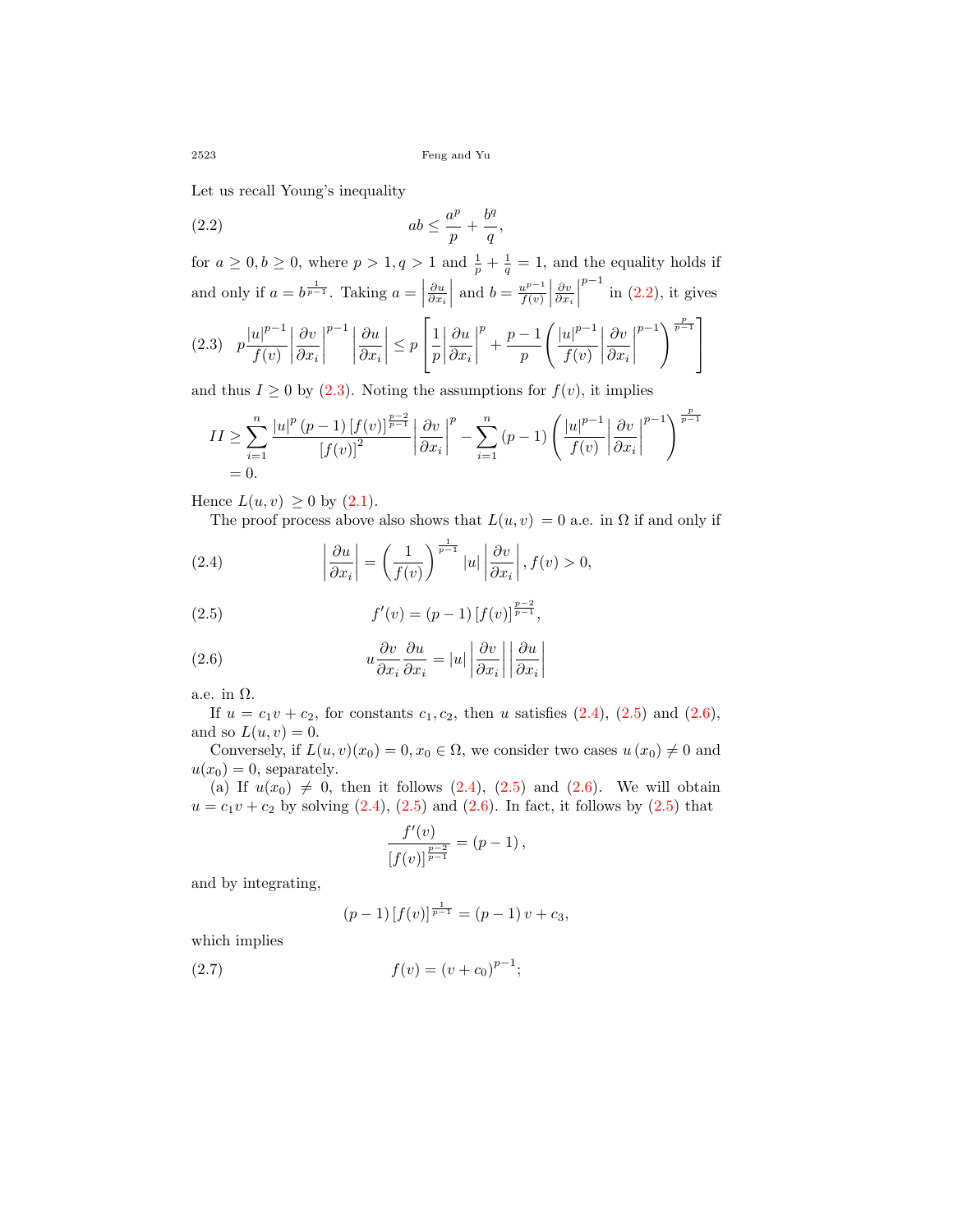substituting  $(2.7)$  $(2.7)$  into  $(2.4)$  $(2.4)$ ,

(2.8) 
$$
(v + c_0) \left| \frac{\partial u}{\partial x_i} \right| = |u| \left| \frac{\partial v}{\partial x_i} \right|;
$$

finally, putting  $(2.8)$  $(2.8)$  into  $(2.6)$  $(2.6)$ , it gives

<span id="page-8-0"></span>
$$
(v + c_0) \frac{\partial u}{\partial x_i} - u \frac{\partial v}{\partial x_i} = 0, a.e..
$$

In virtue of  $f(v) = (v + c_0)^{p-1} > 0$ , we have

$$
\frac{(v+c_0)\frac{\partial u}{\partial x_i} - u\frac{\partial v}{\partial x_i}}{(v+c_0)^2} = \frac{\partial}{\partial x_i} \left(\frac{u}{v+c_0}\right) = 0, a.e.,
$$

which implies

$$
u = c_1 v + c_2.
$$
\n(b) If  $u(x_0) = 0$ , we denote  $S = \{x \in \Omega | u(x) = 0\}$  and then  $\frac{\partial u}{\partial x_i} = 0$  a.e. in  $S$ . Thus

$$
\frac{\partial}{\partial x_i}\left(\frac{u}{v}\right) = \frac{1}{v^2}\left(v\frac{\partial u}{\partial x_i} - u\frac{\partial v}{\partial x_i}\right) = 0,
$$

which shows that  $u = c_1 v + c_2$ . The proof of Theorem [1.1](#page-5-1) is ended.  $\Box$ 

### 3. **Applications**

Throughout this section, we always assume

$$
v > 0, f(v) > 0
$$
, and  $f'(v) \ge (p-1) [f(v)]^{\frac{p-2}{p-1}}$  for  $p > 1$ .

We will give several applications of Theorem [1.1.](#page-5-1) The first is a Liouville theorem.

**Proposition 3.1.** *Let*  $(u, v) \in W_0^{1,p}(\Omega) \times W_0^{1,p}(\Omega)$  *be the solution to the Dirichlet problem of a singular pseudo p-Laplace system*

<span id="page-8-1"></span>(3.1) 
$$
\begin{cases}\n-\sum_{i=1}^{n} \frac{\partial}{\partial x_i} \left( \left| \frac{\partial u}{\partial x_i} \right|^{p-2} \frac{\partial u}{\partial x_i} \right) = f(v), & x \in \Omega, \\
-\sum_{i=1}^{n} \frac{\partial}{\partial x_i} \left( \left| \frac{\partial v}{\partial x_i} \right|^{p-2} \frac{\partial v}{\partial x_i} \right) = \frac{[f(v)]^2}{|u|^{p-1}}, & x \in \Omega, \\
v > 0, & x \in \Omega, \\
u = 0, v = 0, & x \in \partial\Omega.\n\end{cases}
$$

Then  $u = c_1v + c_2$  a.e. in  $\Omega$ .

*Proof.* For any  $\phi, \varphi \in W_0^{1,p}(\Omega)$ , it gets by ([3.1\)](#page-8-1) that

<span id="page-8-2"></span>(3.2) 
$$
\sum_{i=1}^{n} \int_{\Omega} \left| \frac{\partial u}{\partial x_{i}} \right|^{p-2} \frac{\partial u}{\partial x_{i}} \frac{\partial \phi}{\partial x_{i}} dx = \int_{\Omega} f(v) \phi dx,
$$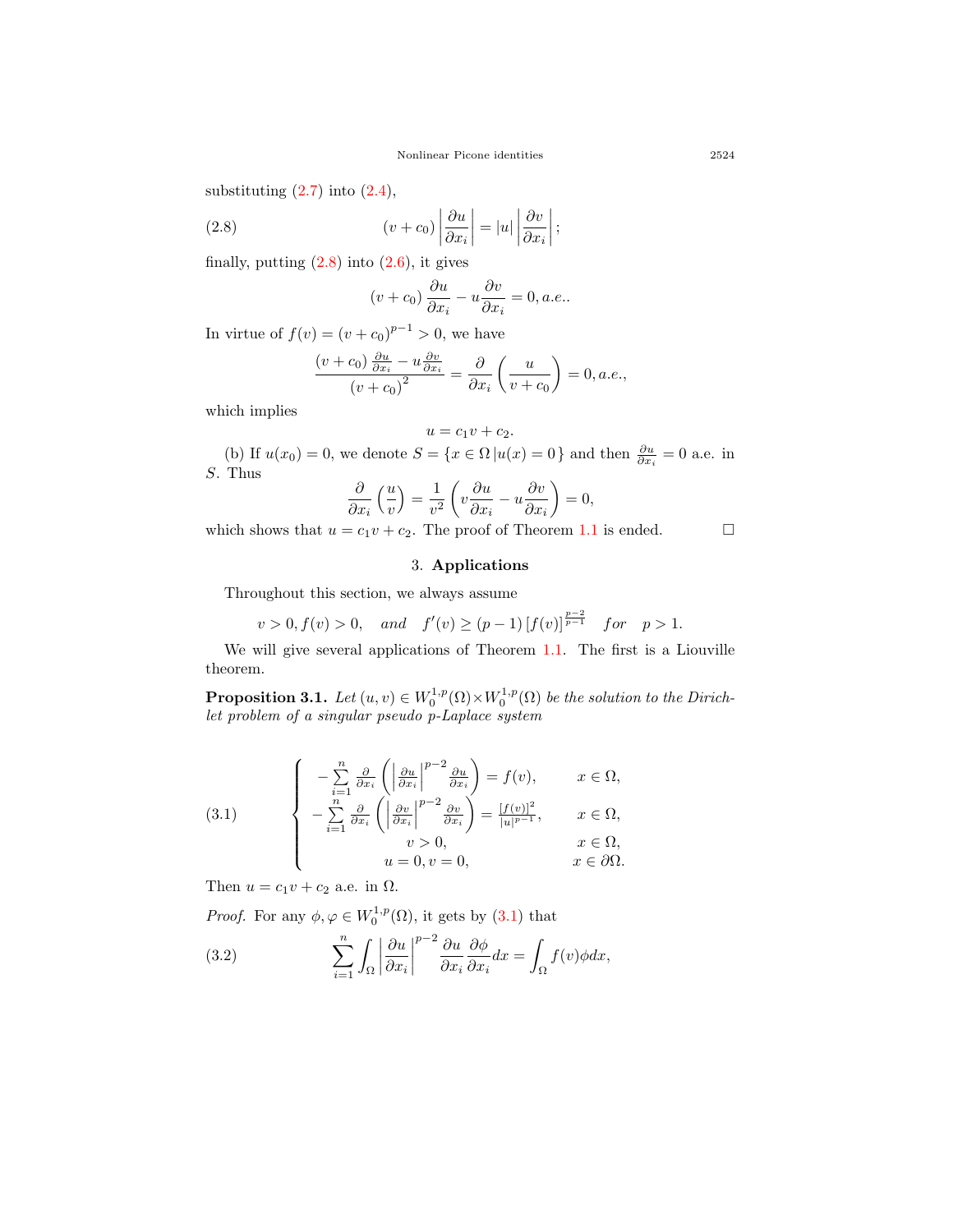<span id="page-9-0"></span>(3.3) 
$$
\sum_{i=1}^{n} \int_{\Omega} \left| \frac{\partial v}{\partial x_{i}} \right|^{p-2} \frac{\partial v}{\partial x_{i}} \frac{\partial \varphi}{\partial x_{i}} dx = \int_{\Omega} \frac{\left[ f(v) \right]^{2}}{\left| u \right|^{p-1}} \varphi dx.
$$

Choosing  $\phi = |u|$  and  $\varphi = \frac{|u|^p}{f(v)}$  $\frac{|u|^2}{f(v)}$  in ([3.2\)](#page-8-2) and ([3.3\)](#page-9-0), respectively, we have

$$
\sum_{i=1}^{n} \int_{\Omega} \left| \frac{\partial u}{\partial x_i} \right|^p dx = \int_{\Omega} f(v) |u| dx = \sum_{i=1}^{n} \int_{\Omega} \frac{\partial}{\partial x_i} \left( \frac{|u|^p}{f(v)} \right) \left| \frac{\partial v}{\partial x_i} \right|^{p-2} \frac{\partial v}{\partial x_i} dx.
$$

Combining it and ([1.2\)](#page-5-0), it follows

$$
\int_{\Omega} L(u, v) dx = \int_{\Omega} R(u, v) dx
$$
  
= 
$$
\sum_{i=1}^{n} \int_{\Omega} \left| \frac{\partial u}{\partial x_i} \right|^p dx - \sum_{i=1}^{n} \int_{\Omega} \frac{\partial}{\partial x_i} \left( \frac{|u|^p}{f(v)} \right) \left| \frac{\partial v}{\partial x_i} \right|^{p-2} \frac{\partial v}{\partial x_i} dx
$$
  
= 0,

and the conclusion is true.  $\hfill \square$ 

*Remark* 3.2. Here we do not use the condition  $u > 0$  in  $\Omega$ .

The next is a Sturmian comparison principle to a singular pseudo *p*-Laplace equation.

**Proposition 3.3.** *Let f*1(*x*) *and f*2(*x*) *be two continuous functions with*  $f_1(x) < f_2(x)$ . Assume that  $u \in W_0^{1,p}(\Omega)$  satisfies the Dirichlet problem

<span id="page-9-2"></span>(3.4) 
$$
\begin{cases}\n-\sum_{i=1}^{n} \frac{\partial}{\partial x_i} \left( \left| \frac{\partial u}{\partial x_i} \right|^{p-2} \frac{\partial u}{\partial x_i} \right) = f_1(x) u^{p-1}, & x \in \Omega, \\
u > 0, & x \in \Omega, \\
u = 0, & x \in \partial \Omega.\n\end{cases}
$$

*Then any nontrivial solution of the equation*

<span id="page-9-1"></span>(3.5) 
$$
-\sum_{i=1}^{n} \frac{\partial}{\partial x_i} \left( \left| \frac{\partial v}{\partial x_i} \right|^{p-2} \frac{\partial v}{\partial x_i} \right) = f_2(x) f(v), x \in \Omega,
$$

*must change sign.*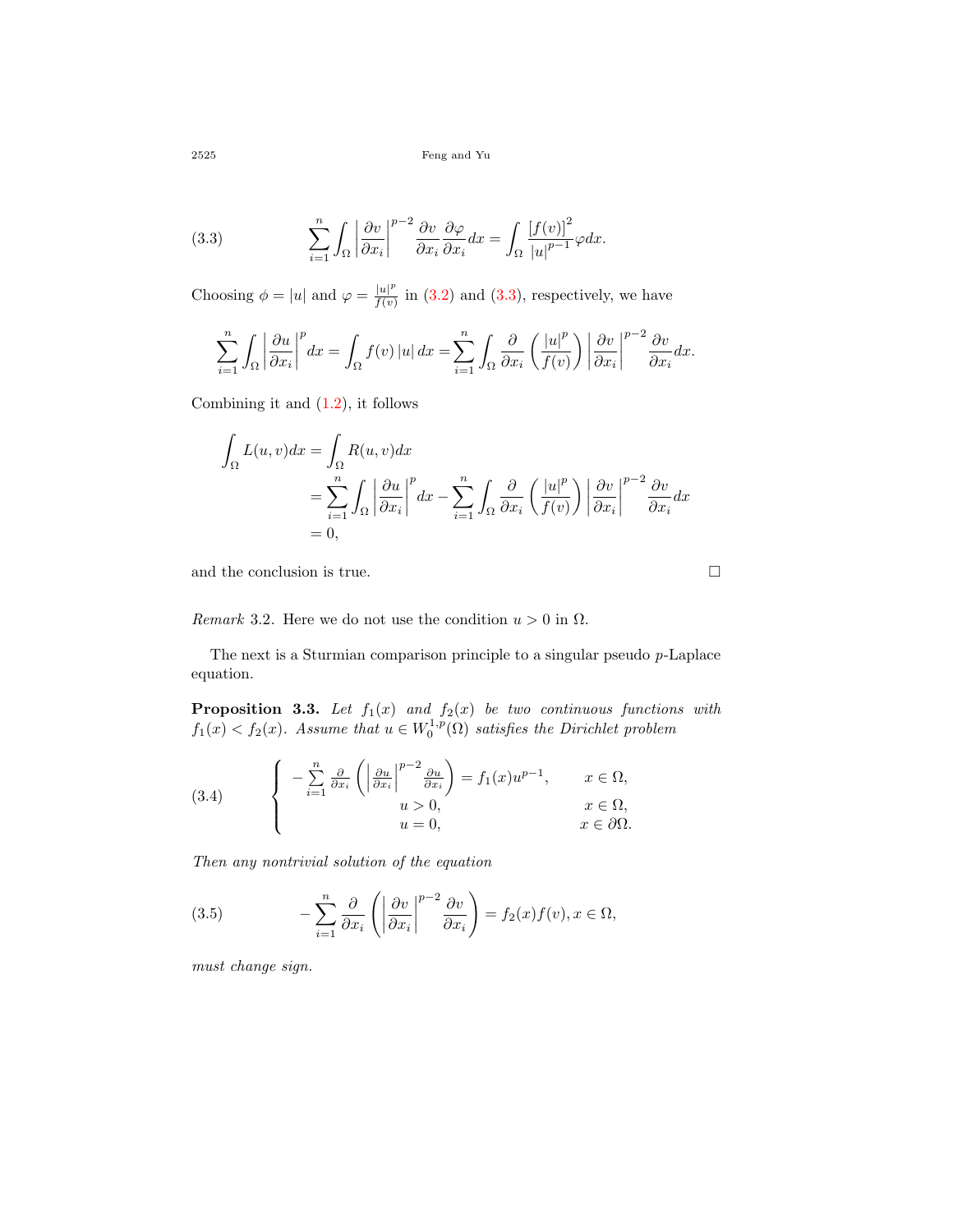*Proof.* Assume that the solution *v* in [\(3.5\)](#page-9-1) does not change sign and without loss generality, let  $v > 0$  in  $\Omega$ . We have by  $(3.4)$  $(3.4)$ ,  $(3.5)$  $(3.5)$  $(3.5)$  and  $(1.2)$  $(1.2)$  $(1.2)$  that

$$
0 \leq \int_{\Omega} L(u, v) dx = \int_{\Omega} R(u, v) dx
$$
  
= 
$$
\sum_{i=1}^{n} \int_{\Omega} \left| \frac{\partial u}{\partial x_i} \right|^p dx - \sum_{i=1}^{n} \int_{\Omega} \frac{\partial}{\partial x_i} \left( \frac{|u|^p}{f(v)} \right) \left| \frac{\partial v}{\partial x_i} \right|^{p-2} \frac{\partial v}{\partial x_i} dx
$$
  
= 
$$
\int_{\Omega} (f_1(x) - f_2(x)) |u|^p dx
$$
  
< 0,

which is a contradiction. This accomplishes the proof.  $□$ 

<span id="page-10-2"></span>**Proposition 3.4.** *Suppose that there exists a constant*  $k > 0$  *and a function h*(*x*) *such that for a differentiable function*  $v > 0$  *in*  $\Omega$ *,* 

<span id="page-10-0"></span>(3.6) 
$$
-\sum_{i=1}^{n} \frac{\partial}{\partial x_i} \left( \left| \frac{\partial v}{\partial x_i} \right|^{p-2} \frac{\partial v}{\partial x_i} \right) \ge kh(x)f(v).
$$

*Then*

<span id="page-10-1"></span>(3.7) 
$$
\sum_{i=1}^{n} \int_{\Omega} \left| \frac{\partial u}{\partial x_{i}} \right|^{p} dx \geq k \int_{\Omega} h(x) u^{p} dx
$$

*for any*  $0 \le u \in C_0^1(\Omega)$ *.* 

*Proof.* By ([3.6\)](#page-10-0) and ([1.2\)](#page-5-0), we have

$$
0 \leq \int_{\Omega} L(u, v) dx = \int_{\Omega} R(u, v) dx
$$
  
= 
$$
\sum_{i=1}^{n} \int_{\Omega} \left| \frac{\partial u}{\partial x_i} \right|^p dx + \int_{\Omega} \frac{|u|^p}{f(v)} \sum_{i=1}^{n} \frac{\partial}{\partial x_i} \left( \left| \frac{\partial v}{\partial x_i} \right|^{p-2} \frac{\partial v}{\partial x_i} \right) dx
$$
  

$$
\leq \sum_{i=1}^{n} \int_{\Omega} \left| \frac{\partial u}{\partial x_i} \right|^p dx - k \int_{\Omega} h(x) |u|^p dx,
$$

which implies  $(3.7)$  $(3.7)$ .

Proposition [3.4](#page-10-2) can help us establish a new Hardy type inequality with weight and remainder term.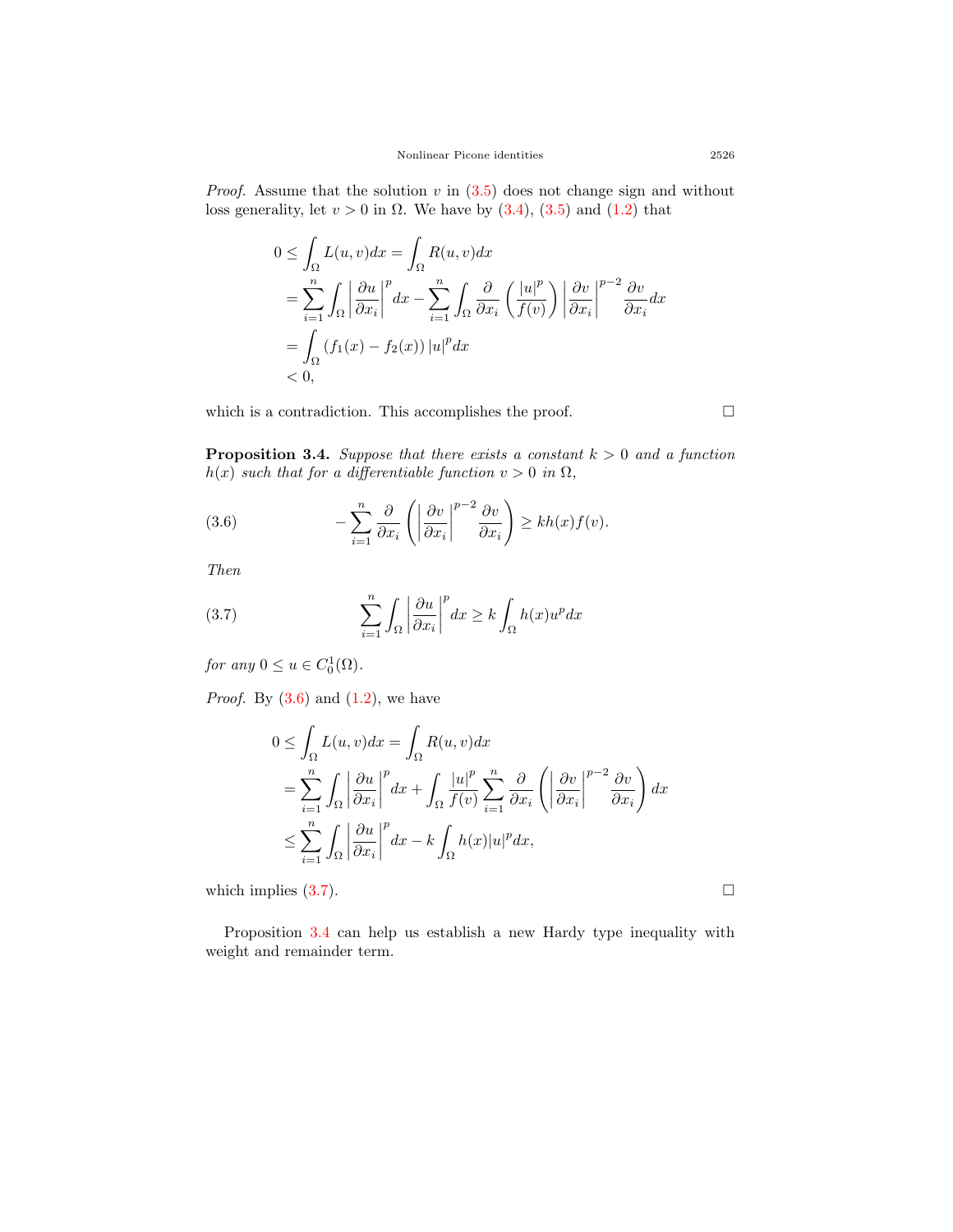**Proposition 3.5.** *Suppose that*  $u \in C_0^1(\mathbb{R}^n \setminus \{0\})$ ,  $1 < p < n$ *. Then* 

$$
\sum_{i=1}^{n} \int_{\mathbb{R}^n \setminus \{0\}} \left| \frac{\partial u}{\partial x_i} \right|^p dx \ge \left( \frac{n-p}{p} \right)^{p-1} \frac{(n+p)(1-p)}{p} \int_{\mathbb{R}^n \setminus \{0\}} \frac{\sum_{i=1}^n |x_i|^p}{|x|^{2p}} |u|^p dx + \left( \frac{n-p}{p} \right)^{p-1} (p-1) \int_{\mathbb{R}^n \setminus \{0\}} \frac{\sum_{i=1}^n |x_i|^{p-2}}{|x|^{2p-2}} |u|^p dx.
$$
\n(3.8)

<span id="page-11-1"></span>*Proof.* Let  $v = |x|^{\beta}$ , where  $\beta = \frac{p-n}{p}$ , hence

$$
\frac{\partial v}{\partial x_i} = \beta |x|^{\beta - 2} x_i,
$$

$$
\left| \frac{\partial v}{\partial x_i} \right|^{p-2} = |\beta|^{p-2} |x|^{(\beta - 2)(p-2)} |x_i|^{p-2},
$$

$$
\left| \frac{\partial v}{\partial x_i} \right|^{p-2} \frac{\partial v}{\partial x_i} = \beta |\beta|^{p-2} |x|^{\beta p - \beta - 2p + 2} |x_i|^{p-2} x_i
$$

and

$$
-\sum_{i=1}^{n} \frac{\partial}{\partial x_i} \left( \left| \frac{\partial v}{\partial x_i} \right|^{p-2} \frac{\partial v}{\partial x_i} \right)
$$
  

$$
= \left[ \left( \frac{n-p}{p} \right)^{p-1} \frac{(n+p)(1-p)}{p} \frac{\sum_{i=1}^{n} |x_i|^p}{|x|^{2p}} \right] v^{p-1}
$$
  
(3.9)  

$$
+ \left[ \left( \frac{n-p}{p} \right)^{p-1} (p-1) \frac{\sum_{i=1}^{n} |x_i|^{p-2}}{|x|^{2p-2}} \right] v^{p-1}.
$$

<span id="page-11-0"></span>Consequently, taking  $f(v) = v^{p-1}$  in ([3.9](#page-11-0)), we know that ([3.6](#page-10-0)) in Proposition [3.4](#page-10-2) is satisfied and hence  $(3.8)$  $(3.8)$  is followed by  $(3.7)$  $(3.7)$ .

Finally, we consider a pseudo *p*-Laplace equation with weight

(3.10) 
$$
-\sum_{i=1}^{n} \frac{\partial}{\partial x_i} \left( a(x) \left| \frac{\partial v}{\partial x_i} \right|^{p-2} \frac{\partial v}{\partial x_i} \right) - a(x) f(v) = 0,
$$

where  $a(x)$  is a positive weight. Let

<span id="page-11-2"></span>
$$
W_{loc}^{1,p}(\Omega) = \left\{ u \in W^{1,p}(\Omega') \mid for \ any \ \Omega' \subset\subset \Omega \right\}.
$$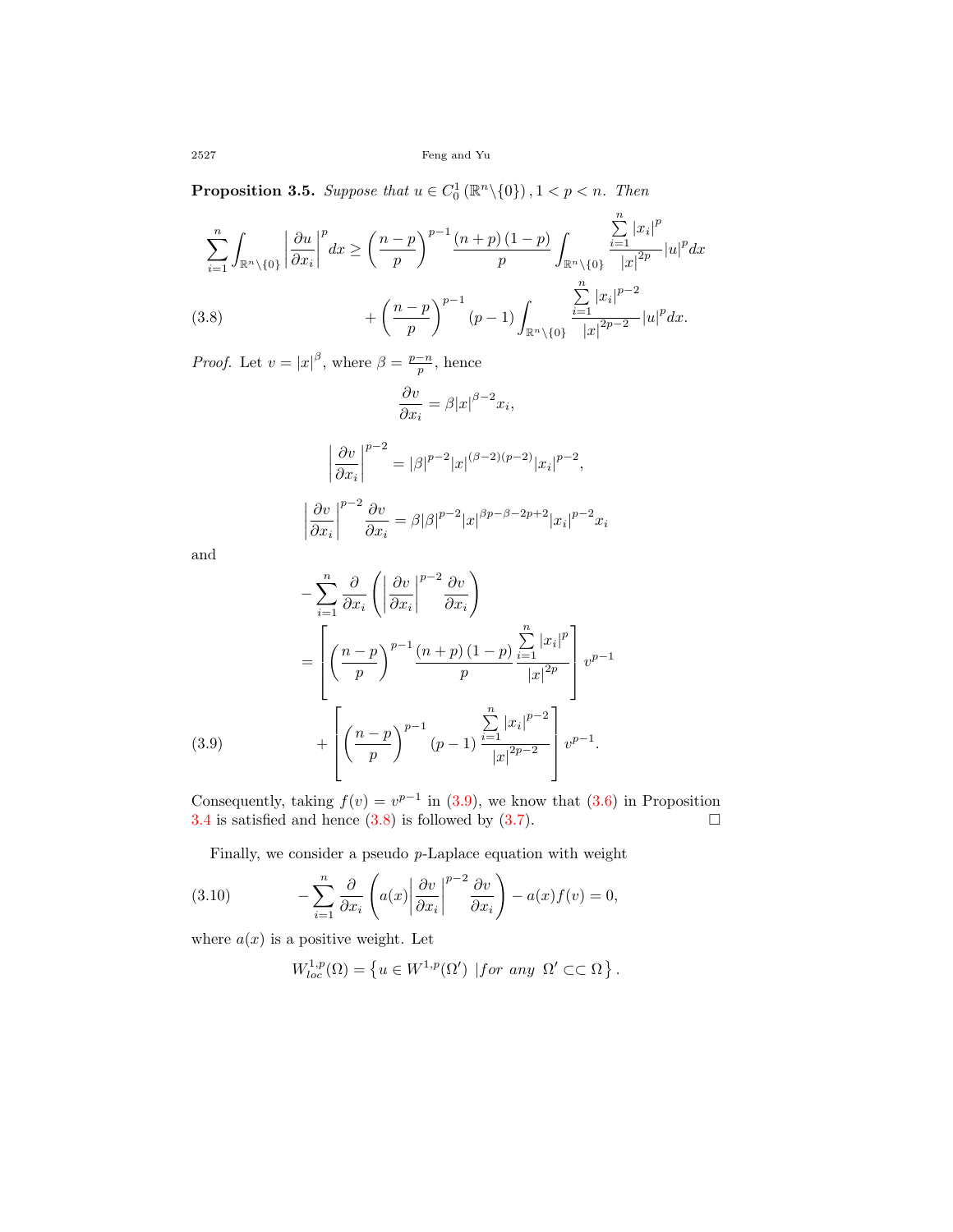A function  $0 < v \in W^{1,p}_{loc}(\Omega) \cap C(\Omega)$  is called a super-solution to ([3.10](#page-11-2)) if

<span id="page-12-3"></span>(3.11) 
$$
\int_{\Omega} a(x) \sum_{i=1}^{n} \left| \frac{\partial v}{\partial x_i} \right|^{p-2} \frac{\partial v}{\partial x_i} \frac{\partial \varphi}{\partial x_i} dx - \int_{\Omega} a(x) f(v) \varphi dx \ge 0
$$

for any  $0 \leq \varphi \in W_c^{1,p}(\Omega) \cap C(\Omega)$ , where

<span id="page-12-5"></span>
$$
W_c^{1,p}(\Omega) := \left\{ u \in W_{loc}^{1,p}(\Omega), \text{supp } u \subset \Omega \right\}.
$$

**Proposition 3.6.** *Let*  $0 < v \in W^{1,p}_{loc}(\Omega) \cap C(\Omega)$  *be a super-solution of* ([3.10](#page-11-2))*. Then*

(3.12) 
$$
I(u) := \int_{\Omega} a(x) \sum_{i=1}^{n} \left| \frac{\partial u}{\partial x_i} \right|^p dx - \int_{\Omega} a(x) |u|^p dx \ge 0
$$

*for any*  $u \in W_c^{1,p}(\Omega) \cap C(\Omega)$ *.* 

*Proof.* Taking  $\varphi = \frac{|u|^p}{f(u)}$  $\frac{|u|^r}{f(v)}$  in ([3.11](#page-12-3)), it follows

<span id="page-12-4"></span>(3.13) 
$$
\int_{\Omega} a(x) \sum_{i=1}^{n} \frac{\partial}{\partial x_{i}} \left( \frac{|u|^{p}}{f(v)} \right) \left| \frac{\partial v}{\partial x_{i}} \right|^{p-2} \frac{\partial v}{\partial x_{i}} dx - \int_{\Omega} a(x) |u|^{p} dx \ge 0.
$$

Noting that

$$
\int_{\Omega} a(x) \sum_{i=1}^{n} \frac{\partial}{\partial x_i} \left( \frac{|u|^p}{f(v)} \right) \left| \frac{\partial v}{\partial x_i} \right|^{p-2} \frac{\partial v}{\partial x_i} dx
$$

$$
= \int_{\Omega} a(x) \sum_{i=1}^{n} \left| \frac{\partial u}{\partial x_i} \right|^{p} dx - \int_{\Omega} a(x) R(u, v) dx,
$$

we substitute it into  $(3.13)$  $(3.13)$  to obtain

$$
\int_{\Omega} a(x) \sum_{i=1}^{n} \left| \frac{\partial u}{\partial x_i} \right|^p dx - \int_{\Omega} a(x) |u|^p dx \ge \int_{\Omega} a(x) R(u, v) dx.
$$

Since  $a(x) > 0$  and  $R(u, v) \geq 0$ , it yields ([3.12](#page-12-5)).

#### **Acknowledgement**

This work is supported by National Natural Science Foundation of China (Grant No. 11701453).

#### **REFERENCES**

- <span id="page-12-0"></span>[1] A. Alberico and A. Cianchi, Comparison estimates in anisotropic variational problems, *Manuscripta Math.* **126** (2008), no. 4, 481–503.
- <span id="page-12-1"></span>[2] W. Allegretto, Sturmianian theorems for second order systems, *Proc. Amer. Math. Soc.* **94** (1985), no. 2, 291–296.
- <span id="page-12-2"></span>[3] W. Allegretto and Y. Huang, A Picone's identity for the *p*-laplacian and applications, *Nonlinear Anal.* **32** (1998), no. 7, 819–830.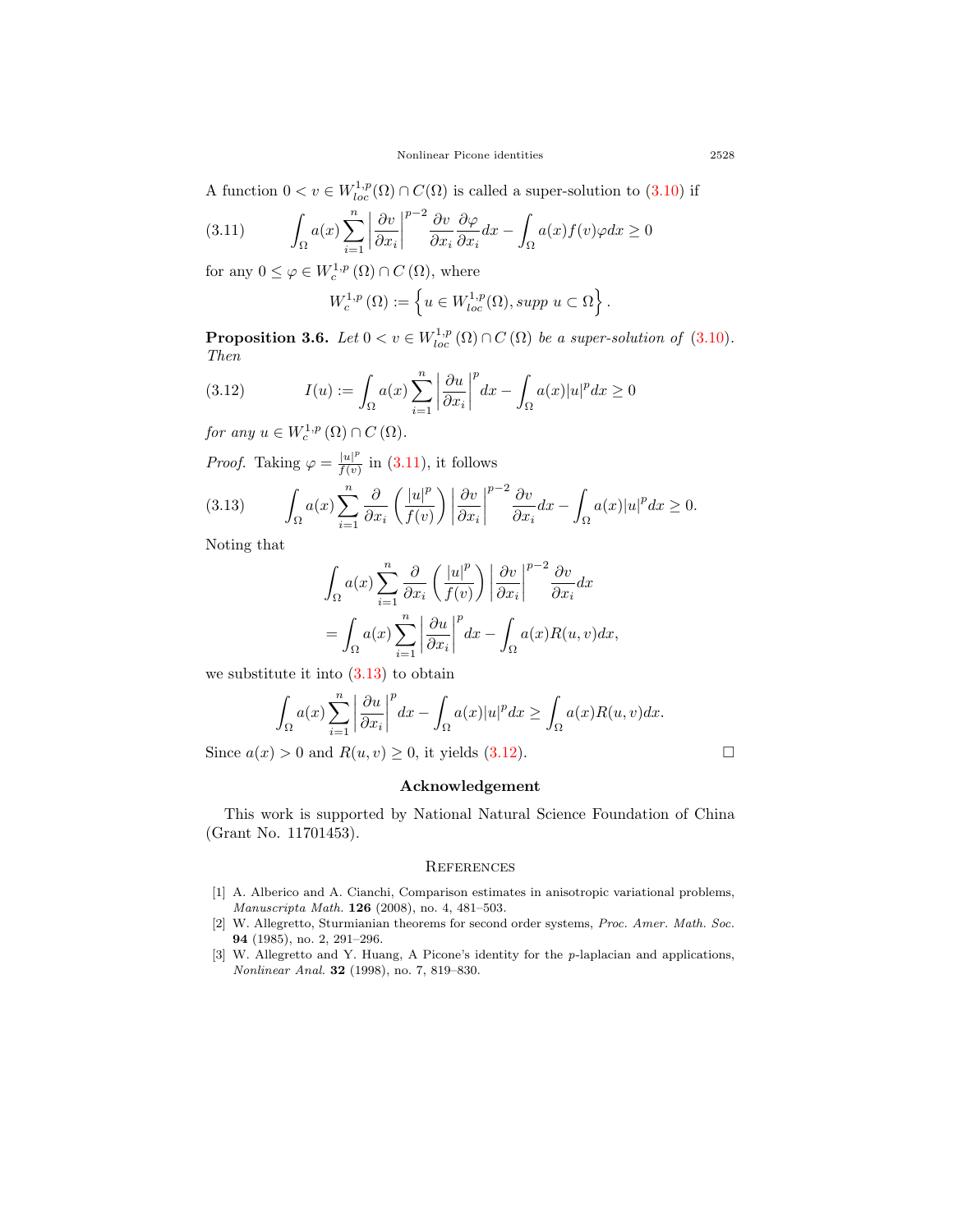- <span id="page-13-7"></span>[4] S.N. Antontsev, J.I. Díaz and S. Shmarev, Energy Methods for Free Boundary Problems: Applications to Nonlinear PDEs and Fluid Mechanics, Springer Science & Business Media, 2012.
- <span id="page-13-20"></span>[5] K. Bal, Generalized Picone's identity and its applications, *Electron. J. Differential Equations* **2013** (2013), no. 243, 1–6.
- <span id="page-13-8"></span>[6] J. Bear, Dynamics of Fluids in Porous Media, American Elsevier, New York, 1972.
- <span id="page-13-0"></span>[7] M. Belloni, V. Ferone and B. Kawohl, Isoperimetric inequalities, Wulff shape and related questions for strongly nonlinear elliptic operators, *Zeit. Angew. Math. Phys. (ZAMP)* **54** (2003), no. 5, 771–783.
- <span id="page-13-1"></span>[8] M. Belloni and B. Kawohl, The pseudo-*p*-Laplace eigenvalue problem and viscosity solutions as  $p \rightarrow \infty$ , *ESAIM Control Optim. Calc. Var.* **10** (2004), no. 1, 28–52.
- <span id="page-13-9"></span>[9] L. Boccardo, P. Marcellini and C. Sbordone, *L∞*-regularity for variational problems with sharp nonstandard growth conditions, *Boll. Un. Mat. Ital. A (7)* **4** (1990), no. 2, 219–225.
- <span id="page-13-14"></span>[10] G. Bognar and O. Dosly, Picone-type identity for pseudo *p*-laplace with variable power, *Electron. J. Differential Equations* **2012** (2012), no. 174, 8 pages.
- <span id="page-13-5"></span>[11] L. Brasco and G. Carlier, On certain anisotropic elliptic equations arising in congested optimal transport: local gradient bounds, *Adv. Calc. Var.* **7** (2014), no. 3, 379–407.
- <span id="page-13-2"></span>[12] A. Cianchi and P. Salani, Overdetermined anisotropic elliptic problems, *Math. Ann.* **345** (2009), no. 4, 859–881.
- <span id="page-13-3"></span>[13] F. Demengel, Lipschitz interior regularity for the viscosity and weak solutions of the pseudo *p*-laplace equation, *Adv. Differential Equations* **21** (2016), no. 3-4, 373–400.
- <span id="page-13-15"></span>[14] J. Dou, Picone inequalities for *p*-sub-Laplacian on the Heisenberg group and its Applications, *Commun. Contemp. Math.* **12** (2010), no. 2, 295–307.
- <span id="page-13-21"></span>[15] G. Dwivedi and J. Tyagi, Remarks on the qualitative questions for biharmonic operators, *Taiwanese J. Math.* **19** (2015), no. 6, 1743–1758.
- <span id="page-13-22"></span>[16] G. Dwivedi and J. Tyagi, Picone's identity for biharmonic operators on Heisenberg group and its applications, *NoDEA Nonlinear Differential Equations Appl.* **23** (2016), no. 2, Article 10, 26 pages.
- <span id="page-13-4"></span>[17] B. Emamizadeh and M.Z. Rezapour, Optimization of the principal eigenvalue of the pseudo *p*-Laplace operator with Robin boundary conditions, *Internat. J. Math.* **23** (2012), no. 12, 1250127, 17 pages.
- <span id="page-13-10"></span>[18] I. Fragalà, F. Gazzola and B. Kawohl, Existence and nonexistence results for anisotropic quasilinear elliptic equations, *Ann. Inst. H. Poincaré Anal. Non Linéaire* 21 (2004), no. 5, 715–734.
- <span id="page-13-13"></span>[19] M. Giaquinta, Growth conditions and regularity, a counterexample, *Manuscripta Math.* **59** (1987), no. 2, 245–248.
- <span id="page-13-16"></span>[20] J. Jaroš, Picone's identity for a Finsler p-Laplacian and comparison of nonlinear elliptic equations, *Math. Bohem.* **139** (2014), no. 3, 535–552.
- <span id="page-13-17"></span>[21] J. Jaroš, Caccioppoli estimates through an anisotropic Picone's identity, *Proc. Amer. Math. Soc.* **143** (2015), no. 3, 1137–1144.
- <span id="page-13-18"></span>[22] J. Jaroš, A-harmonic Picone's identity with applications", Ann. Mat. Pura Appl. (4) **194** (2015), no. 3, 719–729.
- <span id="page-13-6"></span>[23] J.L. Lions, Quelques Méthodes de Résolution des Problèmes aux Limites Non Linéaires, Dunod, Gauthier-Villars, Paris, 1969.
- <span id="page-13-12"></span>[24] P. Marcellini, Regularity of minimizers of integrals of the calculus of variations with non standard growth conditions, *Arch. Rat. Mech. Anal.* **105** (1989), no. 3, 267–284.
- <span id="page-13-11"></span>[25] M. Moussa, Schwarz rearrangement does not decrease the energy for the pseudo *p*-Laplacian operator, *Bol. Soc. Parana. Mat. (3)* **29** (2011), no. 1, 49–53.
- <span id="page-13-19"></span>[26] P. Niu, H. Zhang and Y. Wang, Hardy type and Rellich type inequalities on the Heisenberg group, *Proc. Amer. Math. Soc.* **129** (2001), no. 12, 3623–3630.